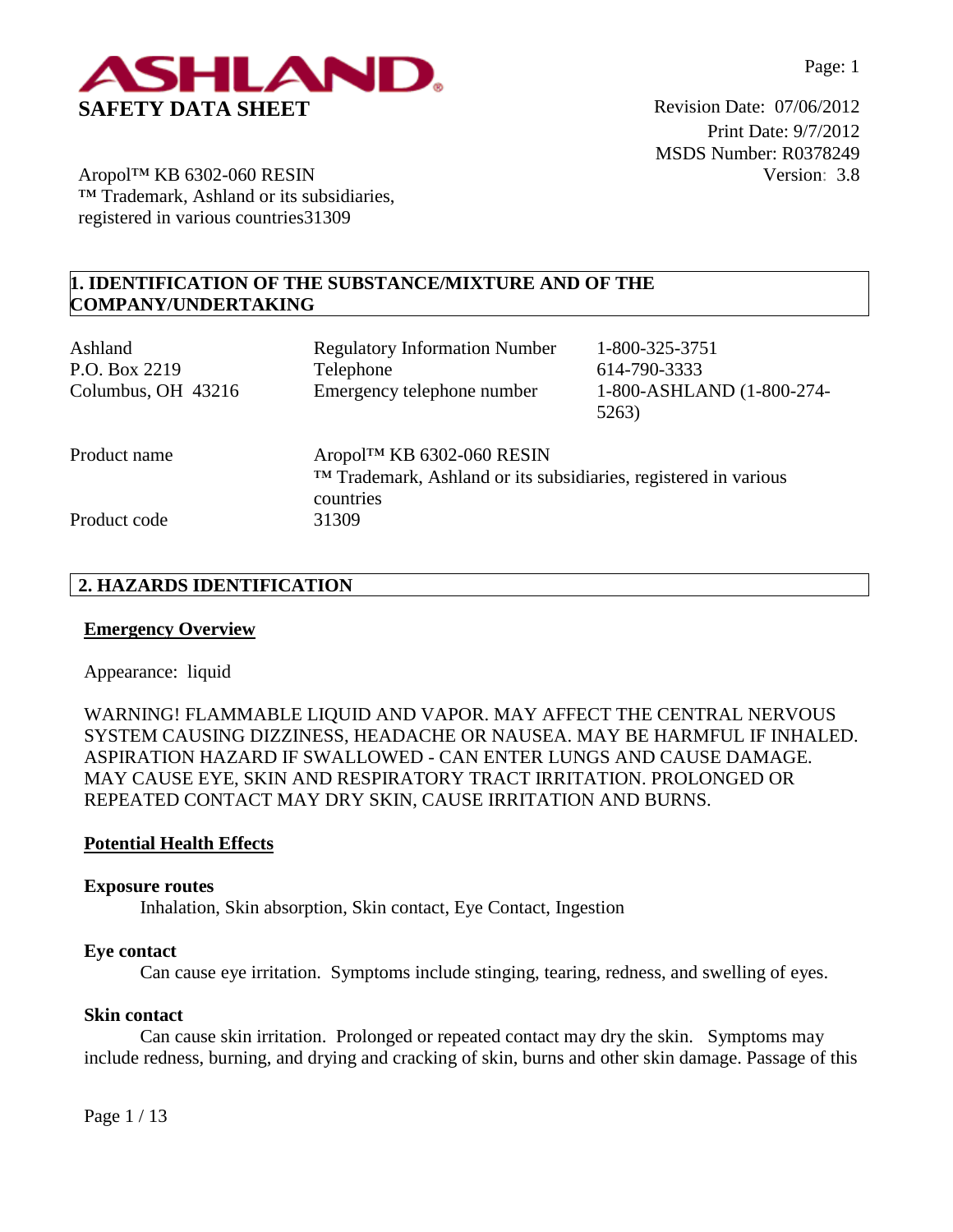

Print Date: 9/7/2012 MSDS Number: R0378249 Version: 3.8

Aropol™ KB 6302-060 RESIN ™ Trademark, Ashland or its subsidiaries, registered in various countries31309

material into the body through the skin is possible, but it is unlikely that this would result in harmful effects during safe handling and use.

# **Ingestion**

Swallowing small amounts of this material during normal handling is not likely to cause harmful effects. Swallowing large amounts may be harmful. This material can get into the lungs during swallowing or vomiting. This results in lung inflammation and other lung injury.

# **Inhalation**

Breathing of vapor or mist is possible. Breathing aerosol and/or mist is possible when material is sprayed. Aerosol and mist may present a greater risk of injury because more material may be present in the air than from vapor alone. Breathing small amounts of this material during normal handling is not likely to cause harmful effects. Breathing large amounts may be harmful. Symptoms are not expected at air concentrations below the recommended exposure limits, if applicable (see Section 8.).

# **Aggravated Medical Condition**

Preexisting disorders of the following organs (or organ systems) may be aggravated by exposure to this material:, respiratory tract, skin, lung (for example, asthma-like conditions), liver, male reproductive system, auditory system

# **Symptoms**

Signs and symptoms of exposure to this material through breathing, swallowing, and/or passage of the material through the skin may include:, metallic taste, stomach or intestinal upset (nausea, vomiting, diarrhea), irritation (nose, throat, airways), central nervous system depression (dizziness, drowsiness, weakness, fatigue, nausea, headache, unconsciousness) and other central nervous system effects, loss of coordination, confusion, liver damage

# **Target Organs**

Overexposure to this material (or its components) has been suggested as a cause of the following effects in laboratory animals:, mild, reversible kidney effects, effects on hearing, respiratory tract damage (nose, throat, and airways), testis damage, liver damage, Overexposure to this material (or its components) has been suggested as a cause of the following effects in humans:, mild effects on color vision, effects on hearing, respiratory tract damage (nose, throat, and airways), central nervous system effects

# **Carcinogenicity**

Styrene is listed as a possible human carcinogen by the International Agency for Research on Cancer (IARC) and as reasonably anticipated to be a human carcinogen by the National Toxicology Program (NTP).

Page 2 / 13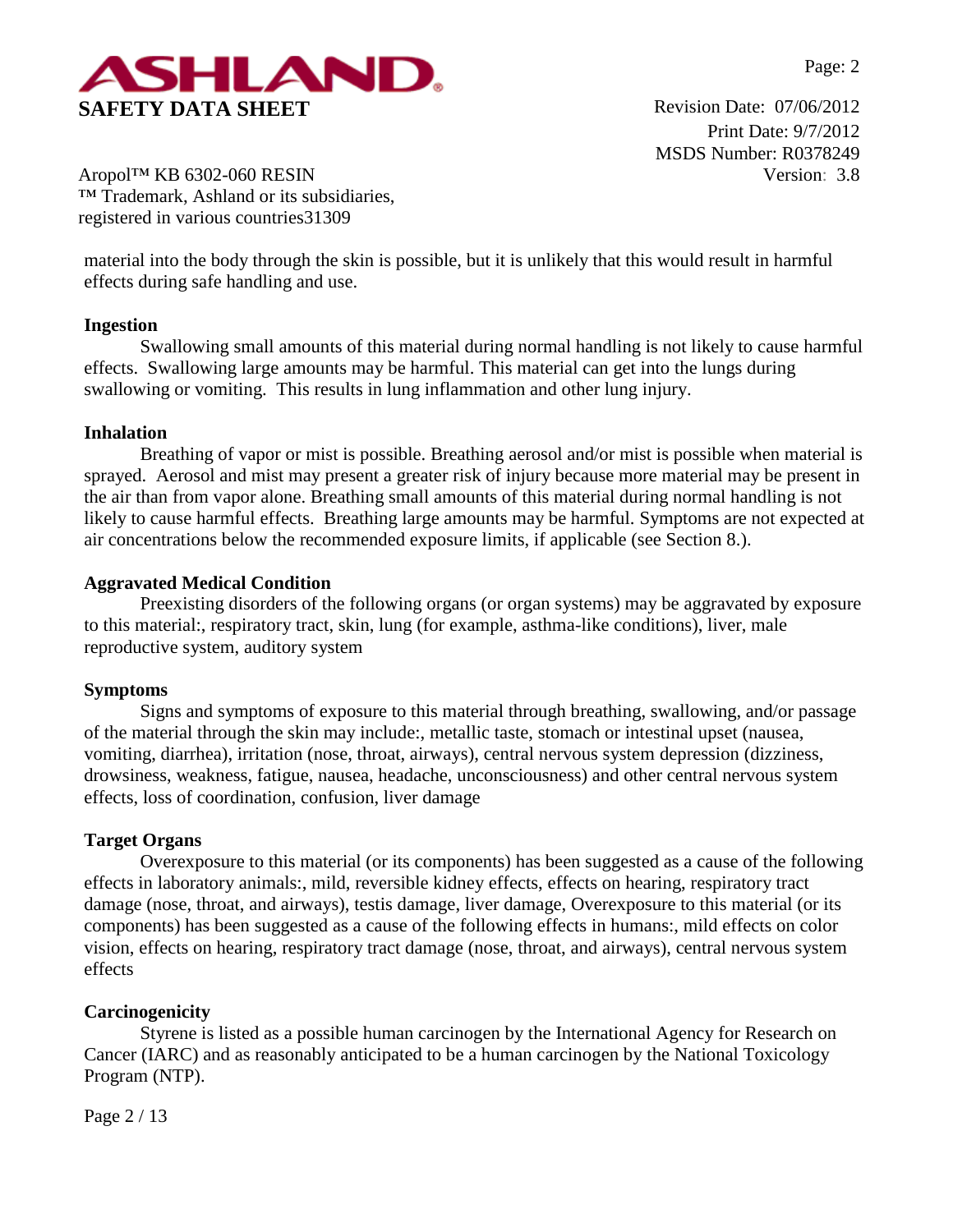

Print Date: 9/7/2012 MSDS Number: R0378249 Version: 3.8

Aropol™ KB 6302-060 RESIN ™ Trademark, Ashland or its subsidiaries, registered in various countries31309

# **Reproductive hazard**

This material (or a component) has been shown to cause harm to the fetus in laboratory animal studies. Harm to the fetus occurs only at exposure levels that harm the pregnant animal. The relevance of these findings to humans is uncertain.

## **Other information**

Styrene readily reacts with low concentrations of halogens (for example, fluorine, chlorine, bromine, or iodine) to form a tear-producing substance.

# **3. COMPOSITION/INFORMATION ON INGREDIENTS**

| <b>Hazardous Components</b> | CAS-No. / Trade Secret No. | <b>Concentration</b> |
|-----------------------------|----------------------------|----------------------|
| <b>STYRENE</b>              | $100 - 42 - 5$             | $\geq 30 - 40\%$     |
| SILICA COLLOIDAL AMORPHOUS  | 112945-52-5                | $>=1-1.5\%$          |

# **4. FIRST AID MEASURES**

#### **Eyes**

If symptoms develop, immediately move individual away from exposure and into fresh air. Flush eyes gently with water for at least 15 minutes while holding eyelids apart; seek immediate medical attention.

#### **Skin**

Remove contaminated clothing. Flush exposed area with large amounts of water. If skin is damaged, seek immediate medical attention. If skin is not damaged and symptoms persist, seek medical attention. Launder clothing before reuse.

#### **Ingestion**

Seek medical attention. If individual is drowsy or unconscious, do not give anything by mouth; place individual on the left side with the head down. Contact a physician, medical facility, or poison control center for advice about whether to induce vomiting. If possible, do not leave individual unattended.

Page 3 / 13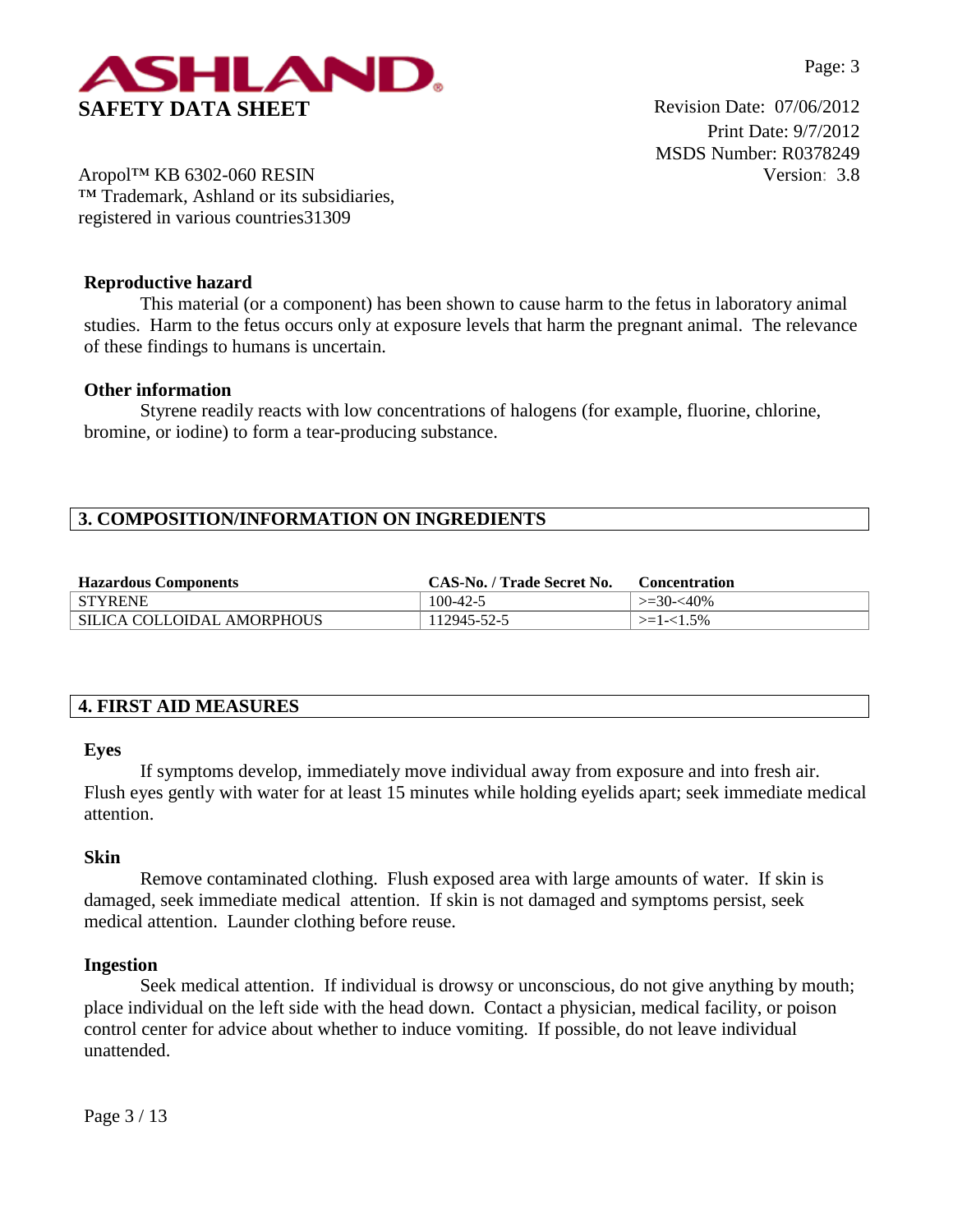

Print Date: 9/7/2012 MSDS Number: R0378249 Version: 3.8

Aropol™ KB 6302-060 RESIN ™ Trademark, Ashland or its subsidiaries, registered in various countries31309

## **Inhalation**

If symptoms develop, move individual away from exposure and into fresh air. If symptoms persist, seek medical attention. If breathing is difficult, administer oxygen. Keep person warm and quiet; seek immediate medical attention.

#### **Notes to physician**

**Hazards:** This material is an aspiration hazard. Potential danger from aspiration must be weighed against possible oral toxicity (See Section 2 - Swallowing) when deciding whether to induce vomiting.

**Treatment:** No information available.

# **5. FIREFIGHTING MEASURES**

#### **Suitable extinguishing media**

Water spray, Carbon dioxide (CO2), Foam, Dry chemical

#### **Hazardous combustion products**

May form:, carbon dioxide and carbon monoxide, toxic fumes, various hydrocarbons

#### **Precautions for fire-fighting**

 Material is volatile and readily gives off vapors which may travel along the ground or be moved by ventilation and ignited by pilot lights, flames, sparks, heaters, smoking, electric motors, static discharge or other ignition sources at locations near the material handling point. Never use welding or cutting torch on or near drum (even empty) because product (even just residue) can ignite explosively. During a fire, irritating or toxic decomposition products may be generated.Wear full firefighting turn-out gear (full Bunker gear), and respiratory protection (SCBA). Polymerization will take place under fire conditions. If polymerization occurs in a closed container, there is a possibility it will rupture violently. Cool storage container with water, if exposed to fire.

## **NFPA Flammable and Combustible Liquids Classification**

Flammable Liquid Class IC

# **6. ACCIDENTAL RELEASE MEASURES**

#### **Personal precautions**

For personal protection see section 8.Eliminate all ignition sources (flares, flames including pilot lights, electrical sparks). Persons not wearing protective equipment should be excluded from area

Page 4 / 13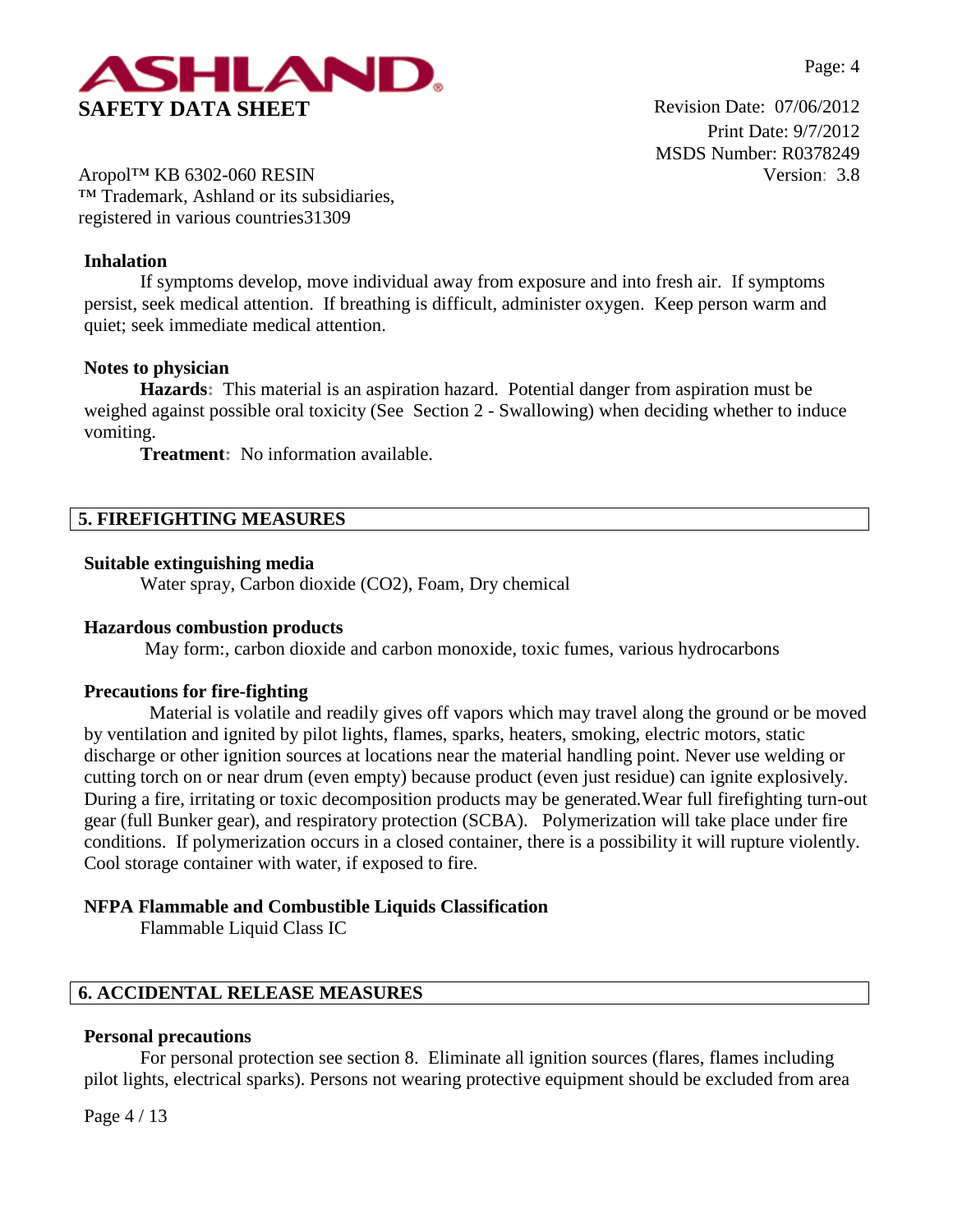

Print Date: 9/7/2012 MSDS Number: R0378249 Version: 3.8

Aropol™ KB 6302-060 RESIN ™ Trademark, Ashland or its subsidiaries, registered in various countries31309

of spill until clean-up has been completed. Stop spill at source. Prevent from entering drains, sewers, streams or other bodies of water. Prevent from spreading. If runoff occurs, notify authorities as required. Pump or vacuum transfer spilled product to clean containers for recovery. Absorb unrecoverable product. Transfer contaminated absorbent, soil and other materials to containers for disposal.

## **Environmental precautions**

Prevent run-off to sewers, streams or other bodies of water. If run-off occurs, notify proper authorities as required, that a spill has occurred.

## **Methods for cleaning up**

Persons not wearing protective equipment should be excluded from area of spill until clean-up has been completed. Stop spill at source, dike area of spill to prevent spreading, pump liquid to salvage tank. Remaining liquid may be taken up on sand, clay, earth, floor absorbent, or other absorbent material and shoveled into containers.

## **7. HANDLING AND STORAGE**

#### **Handling**

Containers of this material may be hazardous when emptied. Since emptied containers retain product residues (vapor, liquid, and/or solid), all hazard precautions given in the data sheet must be observed. Avoid prolonged or frequently repeated skin contact with this material. Skin contact can be minimized by wearing impervious protective gloves. As with all products of this nature, good personal hygiene is essential. Hands and other exposed areas should be washed thoroughly with soap and water after contact, especially before eating and/or smoking. Regular laundering of contaminated clothing is essential to reduce indirect skin contact with this material. Static ignition hazard can result from handling and use. Electrically bond and ground all containers, personnel and equipment before transfer or use of material. Special precautions may be necessary to dissipate static electricity for nonconductive containers. Use proper bonding and grounding during product transfer as described in National Fire Protection Association document NFPA 77. Warning. Sudden release of hot organic chemical vapors or mists from process equipment operating at elevated temperature and pressure, or sudden ingress of air into vacuum equipment, may result in ignitions without the presence of obvious ignition sources. Published "autoignition" or "ignition" temperature values cannot be treated as safe operating temperatures in chemical processes without analysis of the actual process conditions. Any use of this product in elevated temperature processes should be thoroughly evaluated to establish and maintain safe operating conditions.

# **Storage**

Page 5 / 13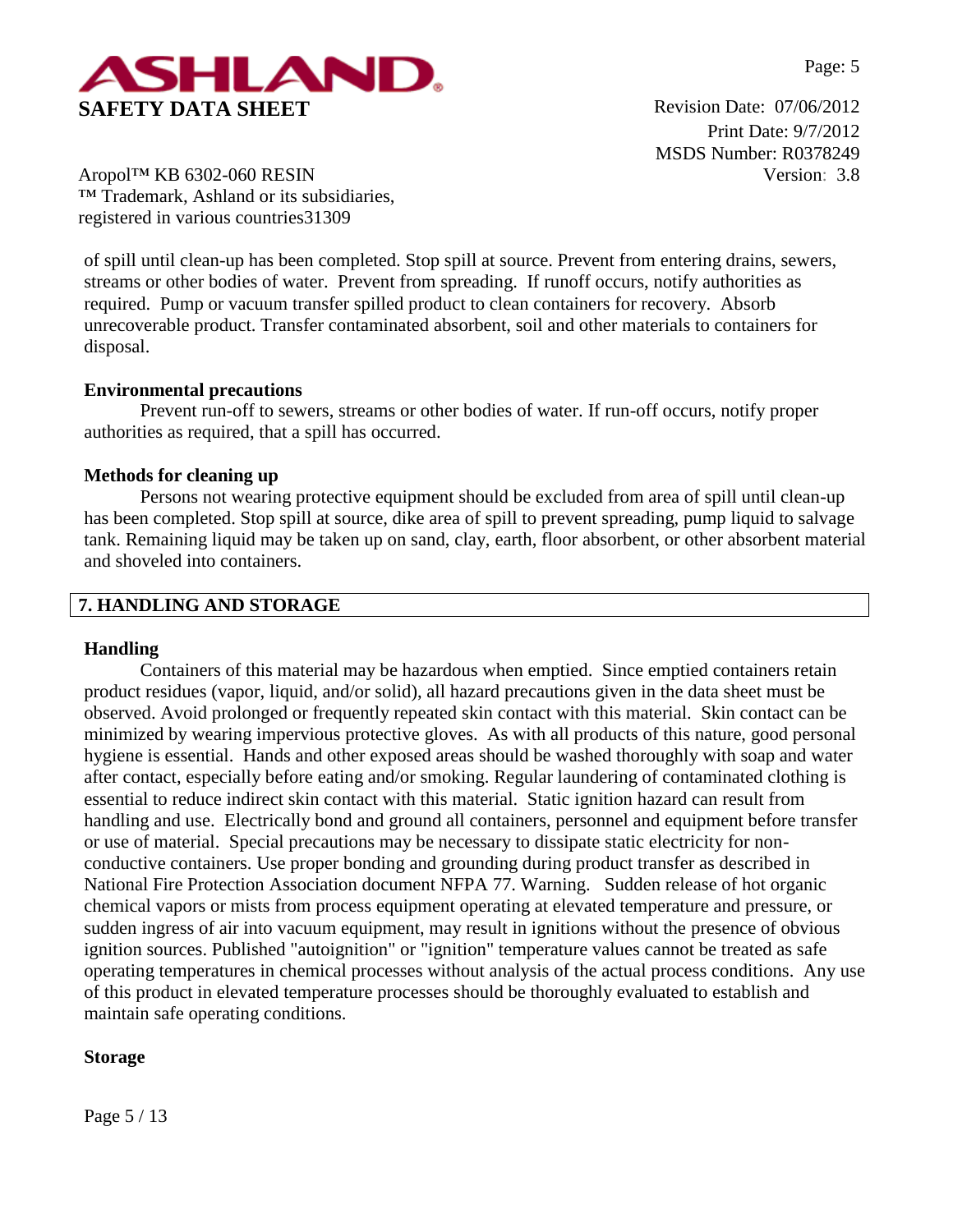

Print Date: 9/7/2012 MSDS Number: R0378249 Version: 3.8

Aropol™ KB 6302-060 RESIN ™ Trademark, Ashland or its subsidiaries, registered in various countries31309

Store in closed containers in a dry, well-ventilated area. Do not store near extreme heat, open flame, or sources of ignition.

# **8. EXPOSURE CONTROLS/PERSONAL PROTECTION**

## **Exposure Guidelines**

| <b>STYRENE</b>    |                           | 100-42-5           |
|-------------------|---------------------------|--------------------|
| <b>CAD AB OEL</b> | time weighted average     | 20 ppm             |
| <b>CAD AB OEL</b> | time weighted average     | $85 \text{ mg/m}$  |
| <b>CAD AB OEL</b> | Short term exposure limit | $40$ ppm           |
| <b>CAD AB OEL</b> | Short term exposure limit | $170 \text{ mg/m}$ |
| CAD BC OEL        | time weighted average     | $50$ ppm           |
| CAD BC OEL        | Short term exposure limit | 75 ppm             |
| OEL (QUE)         | time weighted average     | 50 ppm             |
| OEL (QUE)         | time weighted average     | $213 \text{ mg/m}$ |
| OEL (QUE)         | Short term exposure limit | $100$ ppm          |
| OEL (QUE)         | Short term exposure limit | $426 \text{ mg/m}$ |
| CAD ON OEL        | time weighted average     | $35$ ppm           |
| CAD ON OEL        | Short term exposure limit | $100$ ppm          |
| <b>CAD MB OEL</b> | time weighted average     | 20 ppm             |
| <b>CAD MB OEL</b> | Short term exposure limit | 40 ppm             |

#### **General advice**

These recommendations provide general guidance for handling this product. Personal protective equipment should be selected for individual applications and should consider factors which affect exposure potential, such as handling practices, chemical concentrations and ventilation. It is ultimately the responsibility of the employer to follow regulatory guidelines established by local authorities.

#### **Exposure controls**

Provide sufficient mechanical (general and/or local exhaust) ventilation to maintain exposure below TLV(s). OSHA has formally endorsed a styrene industry proposal for a voluntary 50 ppm workplace limit on styrene. Members of the Styrene Information and Research Council (SIRC), Composites Institute (CI), Composite Fabricators Association (CFA), International Cast Polymers Association (ICPA) and National Marine Manufacturers Association (NMMA) have agreed to use either engineering controls, work practices or respiratory protection to achieve this voluntary limit for styrene.

#### **Eye protection**

Chemical splash goggles in compliance with OSHA regulations are advised; however, OSHA regulations also permit other type safety glasses. Consult your safety representative.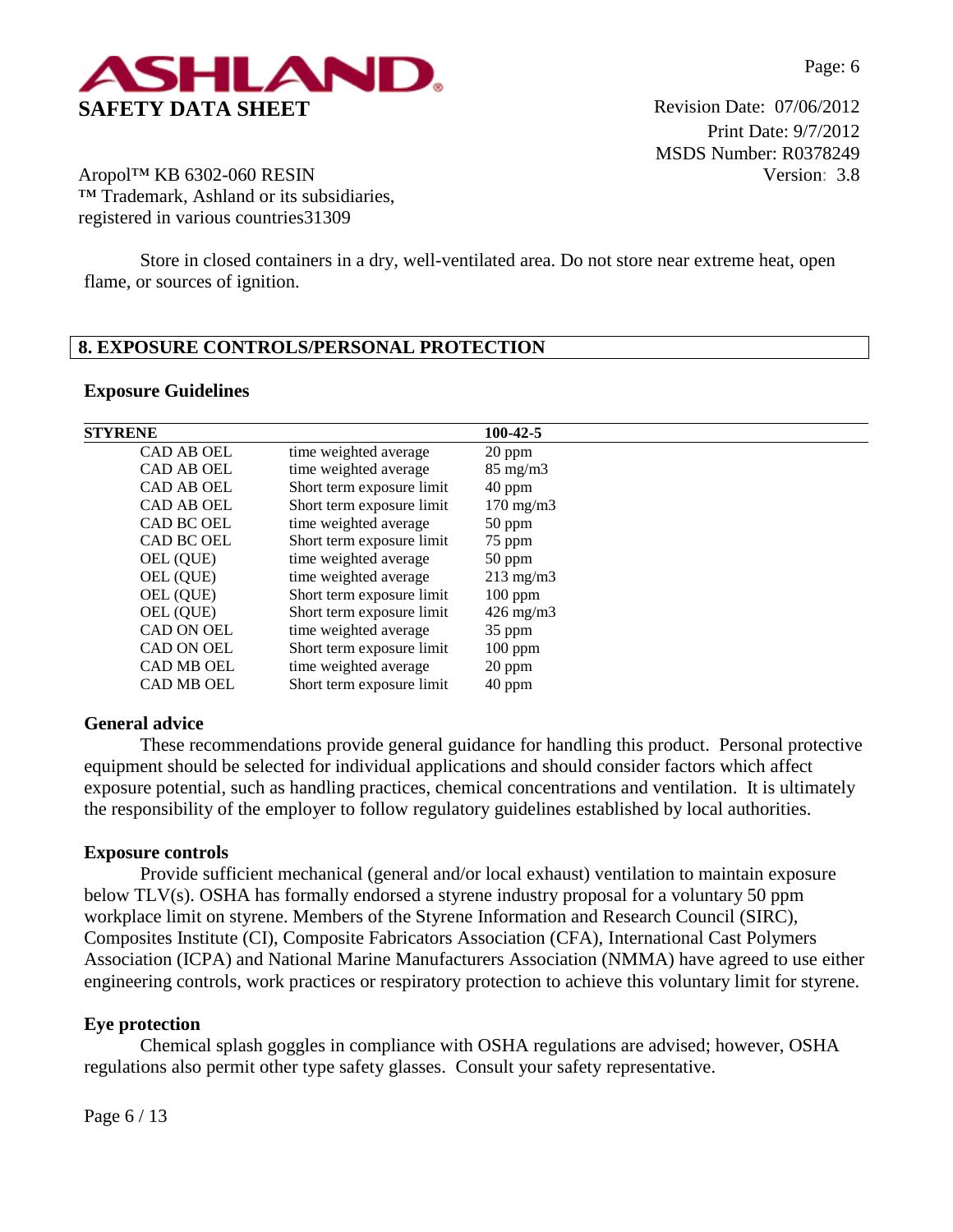

Print Date: 9/7/2012 MSDS Number: R0378249 Version: 3.8

Aropol™ KB 6302-060 RESIN ™ Trademark, Ashland or its subsidiaries, registered in various countries31309

# **Skin and body protection**

Wear resistant gloves (consult your safety equipment supplier). To prevent repeated or prolonged skin contact, wear impervious clothing and boots.

# **Respiratory protection**

If workplace exposure limit(s) of product or any component is exceeded (see exposure guidelines), a NIOSH-approved air supplied respirator is advised in absence of proper environmental control. OSHA regulations also permit other NIOSH respirators (negative pressure type) under specified conditions (see your industrial hygienist). Engineering or administrative controls should be implemented to reduce exposure.

# **9. PHYSICAL AND CHEMICAL PROPERTIES**

| <b>Physical state</b>                       | liquid                                     |
|---------------------------------------------|--------------------------------------------|
| Odour                                       | pungent                                    |
| <b>Boiling point/boiling range</b>          | 293 °F / 145 °C                            |
| <b>Flash point</b>                          | 84.92 °F / 29.40 °C Seta closed cup        |
| Lower explosion limit/Upper explosion limit | 6.6 % (V) / 1.1 % (V)                      |
| Vapour pressure                             | 8.532 hPa @ 77 °F / 25 °C Calculated Vapor |
|                                             | Pressure                                   |
| <b>Density</b>                              | 1.078 g/cm3 @ 77 °F / 25 °C                |
|                                             | 9 lb/gal @ 77.00 °F / 25.00 °C             |
| <b>Water solubility</b>                     | insoluble                                  |

# **10. STABILITY AND REACTIVITY**

# **Stability**

Stable.

# **Conditions to avoid**

Avoid heat, open flame, and prolonged storage at elevated temperatures., Avoid contact with:, excessive heat

# **Incompatible products**

Page 7 / 13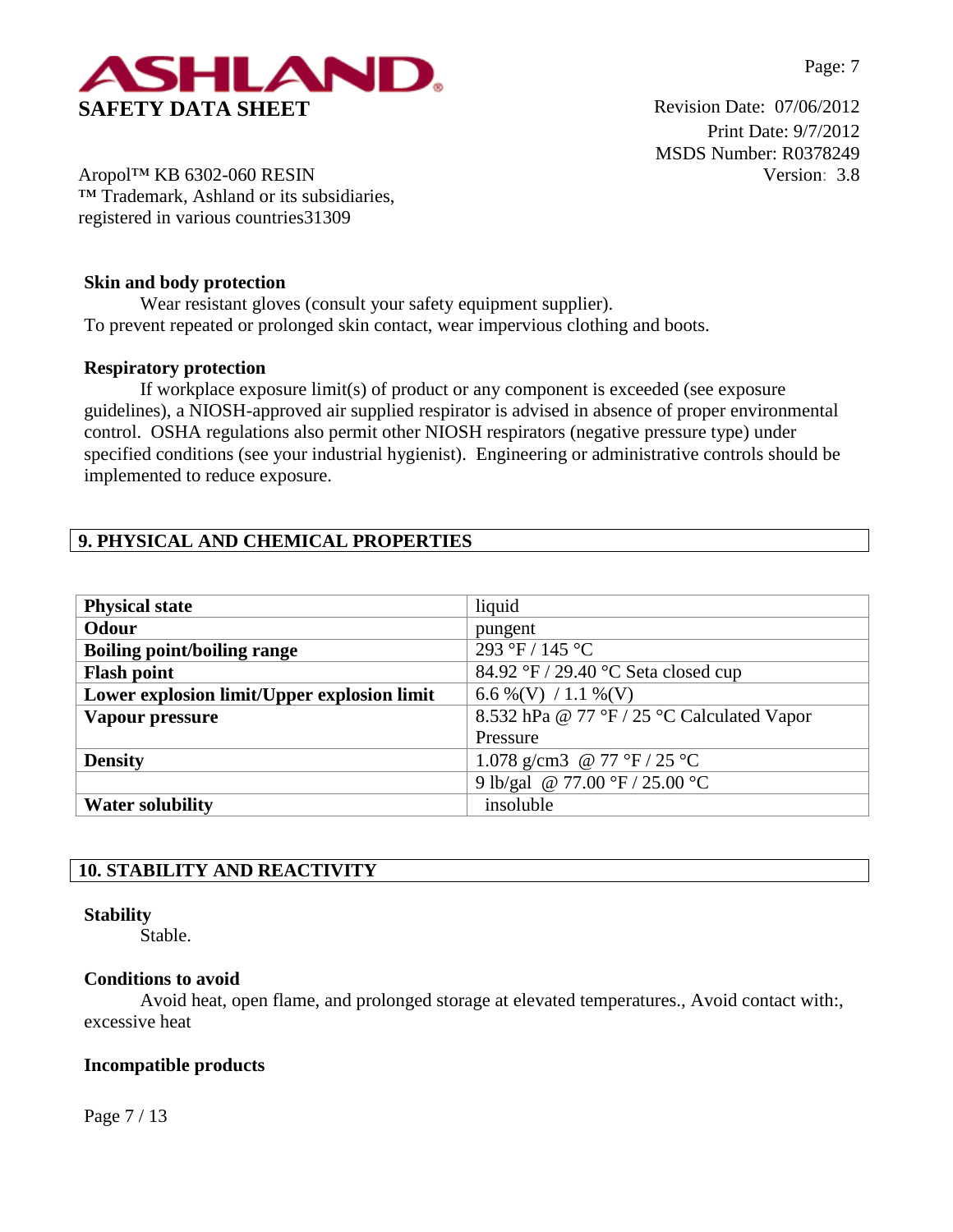

Print Date: 9/7/2012 MSDS Number: R0378249 Version: 3.8

Aropol™ KB 6302-060 RESIN ™ Trademark, Ashland or its subsidiaries, registered in various countries31309

Avoid contact with:, acids, aluminum chloride, halogens, iron chloride, metal salts, peroxides, strong alkalis, strong oxidizing agents

# **Hazardous decomposition products**

May form:, carbon dioxide and carbon monoxide, toxic fumes, various hydrocarbons

#### **Hazardous reactions**

Product can undergo hazardous polymerization., Avoid exposure to excessive heat, peroxides and polymerization catalysts.

# **11. TOXICOLOGICAL INFORMATION**

#### **Acute oral toxicity**

| Acute oral toxicity - | · no data available |  |
|-----------------------|---------------------|--|
| Product               |                     |  |

| Acute oral toxicity - Components |                                       |
|----------------------------------|---------------------------------------|
| <b>STYRENE</b>                   | : LD 50: 2,650 mg/kg Species: Rat     |
| <b>SILICA COLLOIDAL</b>          | : LD 50: $> 5,000$ mg/kg Species: Rat |
| AMORPHOUS                        |                                       |

## **Acute inhalation toxicity**

| Acute inhalation toxicity - : no data available |  |
|-------------------------------------------------|--|
| Product                                         |  |

| Acute inhalation toxicity - Components |                                                   |
|----------------------------------------|---------------------------------------------------|
| <b>STYRENE</b>                         | : LC 50: 2800 ppm Exposure time: 4 h Species: Rat |

#### **Acute dermal toxicity**

| Acute dermal toxicity - | : no data available |
|-------------------------|---------------------|
| Product                 |                     |
|                         |                     |

Acute dermal toxicity - Components SILICA COLLOIDAL : LD 50: > 2,000 mg/kg Species: Rabbit

Page 8 / 13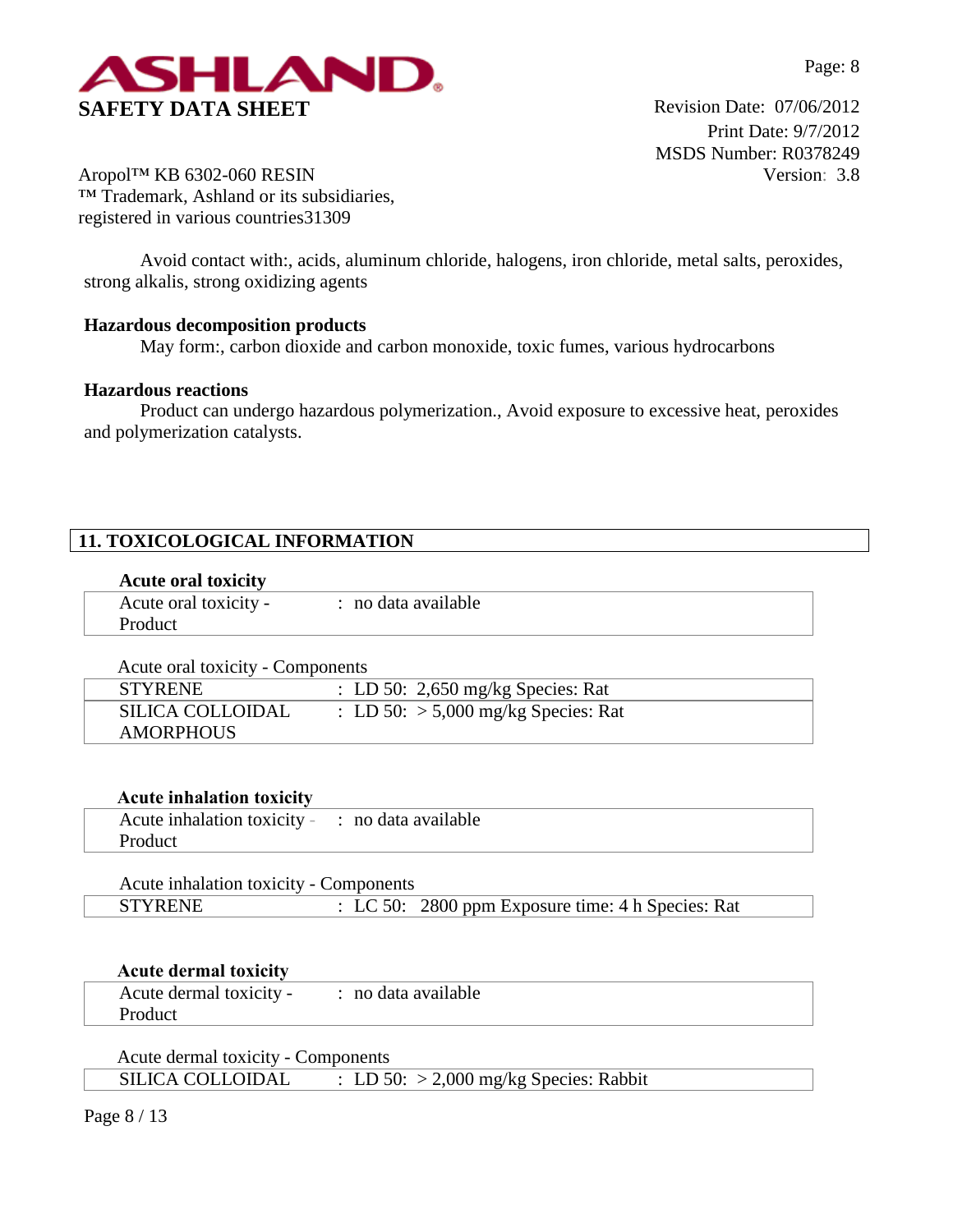

Print Date: 9/7/2012 MSDS Number: R0378249 Version: 3.8

Aropol™ KB 6302-060 RESIN ™ Trademark, Ashland or its subsidiaries, registered in various countries31309

## **AMORPHOUS**

**Acute toxicity (other routes of administration)** Acute toxicity (other routes of administration) : no data available

# **12. ECOLOGICAL INFORMATION**

**Biodegradability** Biodegradability - Product : no data available

Biodegradability - Components STYRENE : Remarks: Readily biodegradable

**Bioaccumulation**

Bioaccumulation - Product : no data available

# **Ecotoxicity effects**

**Toxicity to fish**

Toxicity to fish - Product : no data available

Toxicity to fish - Components

| <b>STYRENE</b> | : LC 50: 4.02 mg/l                            |
|----------------|-----------------------------------------------|
|                | Exposure time: 96 h                           |
|                | Species: Pimephales promelas (fathead minnow) |
|                |                                               |

#### **Toxicity to daphnia and other aquatic invertebrates**

| Toxicity to daphnia and     | : no data available |
|-----------------------------|---------------------|
| other aquatic invertebrates |                     |
| - Product                   |                     |

Toxicity to daphnia and other aquatic invertebrates - Components

| <b>STYRENE</b> | : EC 50: 4.7 mg/l                   |  |
|----------------|-------------------------------------|--|
|                | Exposure time: 48 h                 |  |
|                | Species: Water flea (Daphnia magna) |  |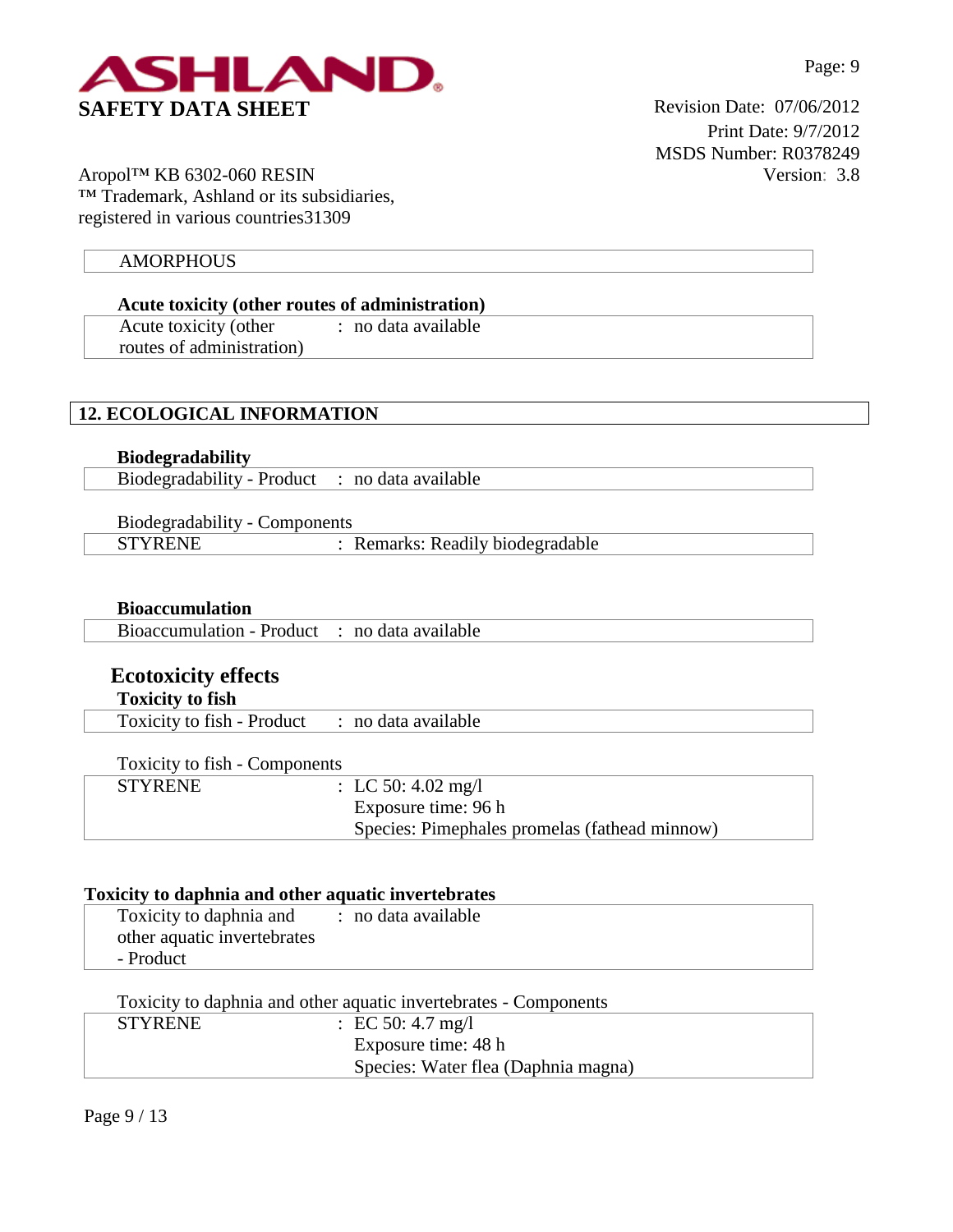



Print Date: 9/7/2012 MSDS Number: R0378249 Version: 3.8

Aropol™ KB 6302-060 RESIN ™ Trademark, Ashland or its subsidiaries, registered in various countries31309

**Toxicity to algae**

| Toxicity to algae              |                          |  |
|--------------------------------|--------------------------|--|
| Toxicity to algae -            | : no data available      |  |
| Product                        |                          |  |
| Toxicity to algae - Components |                          |  |
|                                |                          |  |
| <b>STYRENE</b>                 | : EC $50$ : $> 4.9$ mg/l |  |

Species: Pseudokirchneriella subcapitata (green algae)

| <b>Toxicity to bacteria</b> |                     |  |
|-----------------------------|---------------------|--|
| Toxicity to bacteria -      | : no data available |  |
| Product                     |                     |  |

| Toxicity to bacteria - Components |                           |  |
|-----------------------------------|---------------------------|--|
| <b>STYRENE</b>                    | : EC 50: ca. 500 mg/l     |  |
|                                   | Exposure time: $0.5 h$    |  |
|                                   | Species: activated sludge |  |

# **13. DISPOSAL CONSIDERATIONS**

#### **Waste disposal methods**

Dispose of in accordance with all applicable local, state and federal regulations.

# **14. TRANSPORT INFORMATION**

#### **REGULATION**

| ID                                                                   | PROPER SHIPPING NAME | $*HAZARD$    | <b>SUBSIDIARY</b> | <b>PACKING</b> | <b>MARINE</b>    |
|----------------------------------------------------------------------|----------------------|--------------|-------------------|----------------|------------------|
| <b>NUMBER</b>                                                        |                      | <b>CLASS</b> | <b>HAZARDS</b>    | <b>GROUP</b>   | <b>POLLUTANT</b> |
|                                                                      |                      |              |                   |                | /LTD. OTY.       |
| MEXICAN REGULATION FOR THE LAND TRANSPORT OF HAZARDOUS MATERIALS AND |                      |              |                   |                |                  |

# **WASTES**

Page 10 / 13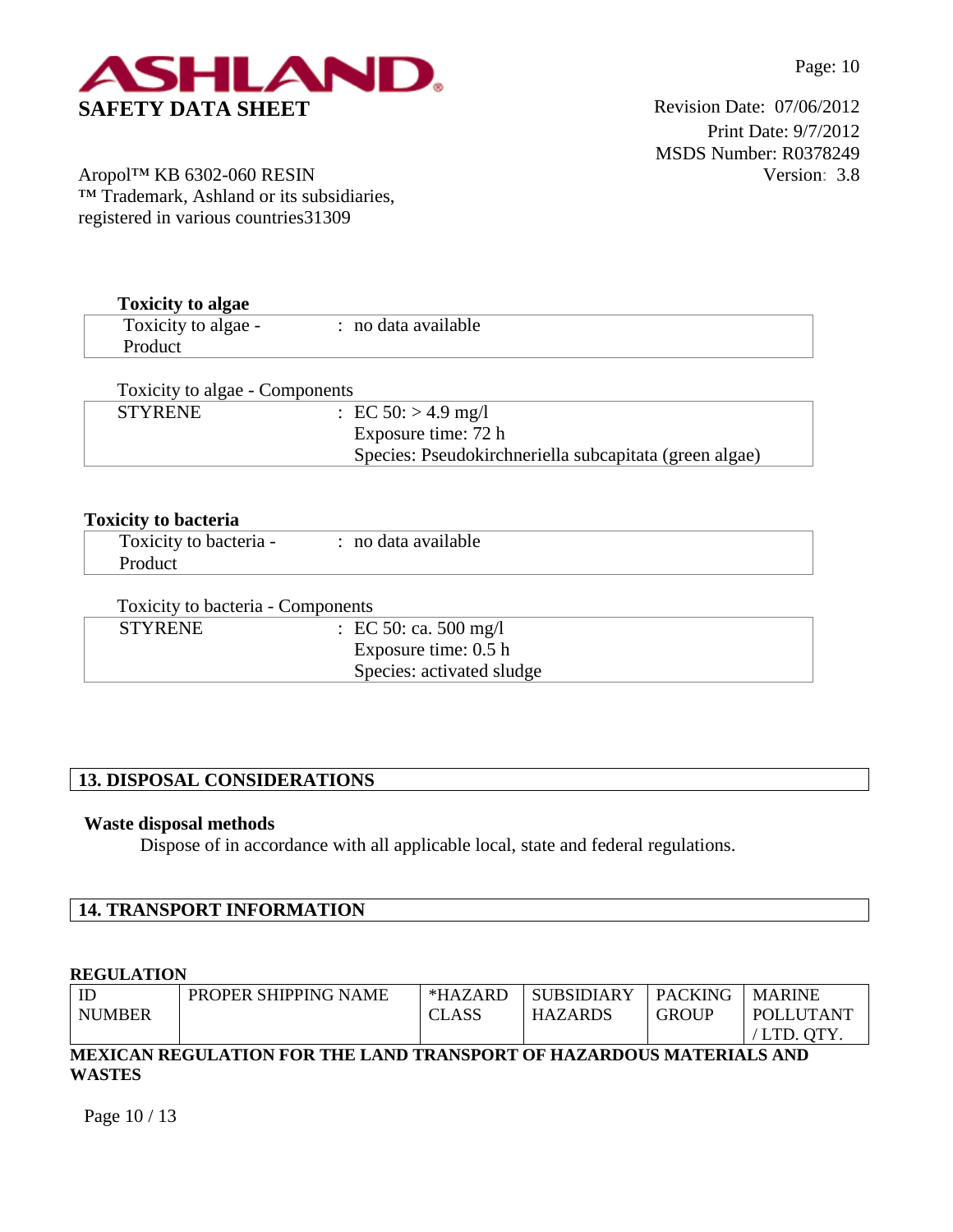

Print Date: 9/7/2012 MSDS Number: R0378249 Version: 3.8

Aropol™ KB 6302-060 RESIN ™ Trademark, Ashland or its subsidiaries, registered in various countries31309

| <b>UN</b> | 1866                   | Resin solution                                                               | 3 | III                         |
|-----------|------------------------|------------------------------------------------------------------------------|---|-----------------------------|
|           |                        |                                                                              |   |                             |
| <b>UN</b> | 1866                   | <b>INTERNATIONAL AIR TRANSPORT ASSOCIATION - PASSENGER</b><br>Resin solution | 3 | $\mathop{\rm III}\nolimits$ |
|           |                        |                                                                              |   |                             |
|           |                        | <b>INTERNATIONAL AIR TRANSPORT ASSOCIATION - CARGO</b>                       |   |                             |
| <b>UN</b> | 1866                   | Resin solution                                                               | 3 | III                         |
|           |                        |                                                                              |   |                             |
| <b>UN</b> | 1866                   | <b>INTERNATIONAL MARITIME DANGEROUS GOODS</b><br><b>RESIN SOLUTION</b>       | 3 | $\mathop{\rm III}\nolimits$ |
|           |                        |                                                                              |   |                             |
|           |                        | TRANSPORT CANADA - INLAND WATERWAYS                                          |   |                             |
| <b>UN</b> | 1866                   | <b>RESIN SOLUTION</b>                                                        | 3 | III                         |
|           |                        |                                                                              |   |                             |
|           |                        | <b>TRANSPORT CANADA - RAIL</b>                                               |   |                             |
| <b>UN</b> | 1866                   | <b>RESIN SOLUTION</b>                                                        | 3 | $\mathop{\rm III}\nolimits$ |
|           |                        |                                                                              |   |                             |
|           |                        | <b>TRANSPORT CANADA - ROAD</b>                                               |   |                             |
| <b>UN</b> | 1866                   | <b>RESIN SOLUTION</b>                                                        | 3 | III                         |
|           |                        | <b>U.S. DOT - INLAND WATERWAYS</b>                                           |   |                             |
| <b>UN</b> | 1866                   | Resin solution                                                               | 3 | $\rm III$                   |
|           |                        |                                                                              |   |                             |
|           | <b>U.S. DOT - RAIL</b> |                                                                              |   |                             |
| <b>UN</b> | 1866                   | Resin solution                                                               | 3 | $\mathop{\rm III}\nolimits$ |
|           |                        |                                                                              |   |                             |
|           | <b>U.S. DOT - ROAD</b> |                                                                              |   |                             |
| <b>UN</b> | 1866                   | RESINA, SOLUCIONES DE                                                        | 3 | $\mathbf{III}$              |
|           |                        |                                                                              |   |                             |
|           |                        |                                                                              |   |                             |
|           |                        | Not dangerous goods                                                          |   |                             |
|           |                        |                                                                              |   |                             |
|           |                        | Not dangerous goods                                                          |   |                             |
|           |                        |                                                                              |   |                             |
|           |                        |                                                                              |   |                             |

Not dangerous goods

Page 11 / 13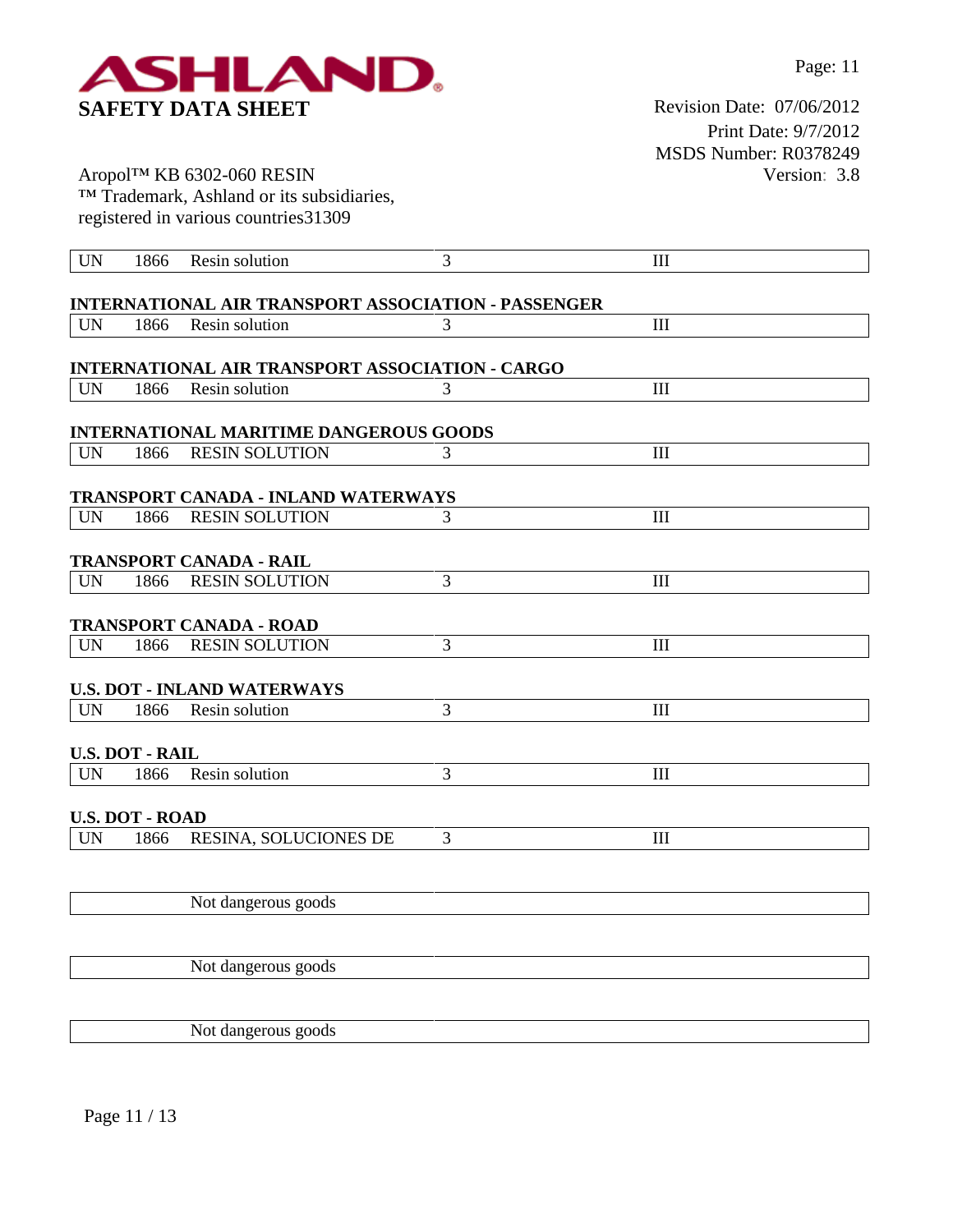

Print Date: 9/7/2012 MSDS Number: R0378249 Version: 3.8

Aropol™ KB 6302-060 RESIN ™ Trademark, Ashland or its subsidiaries, registered in various countries31309

Not dangerous goods

Not dangerous goods

Not dangerous goods

Not dangerous goods

Not dangerous goods

Not dangerous goods **\*ORM = ORM-D, CBL = COMBUSTIBLE LIQUID**

Dangerous goods descriptions (if indicated above) may not reflect quantity, end-use or region-specific exceptions that can be applied. Consult shipping documents for descriptions that are specific to the shipment.

# **15. REGULATORY INFORMATION**

# **WHMIS Classification**

| $\mathbf F$      | Dangerously Reactive Material                     |
|------------------|---------------------------------------------------|
| <b>B2</b>        | Flammable liquid                                  |
| D2A              | Very Toxic Material Causing Other Toxic Effects   |
| D <sub>2</sub> B | <b>Toxic Material Causing Other Toxic Effects</b> |

This product has been classified in accordance with the hazard criteria of the Controlled Products Regulations (CPR) and the MSDS contains all the information required by the CPR.

**Canadian National Pollutant Release Inventory (NPRI)** STYRENE 38.98 %

#### **Notification status**

Page 12 / 13